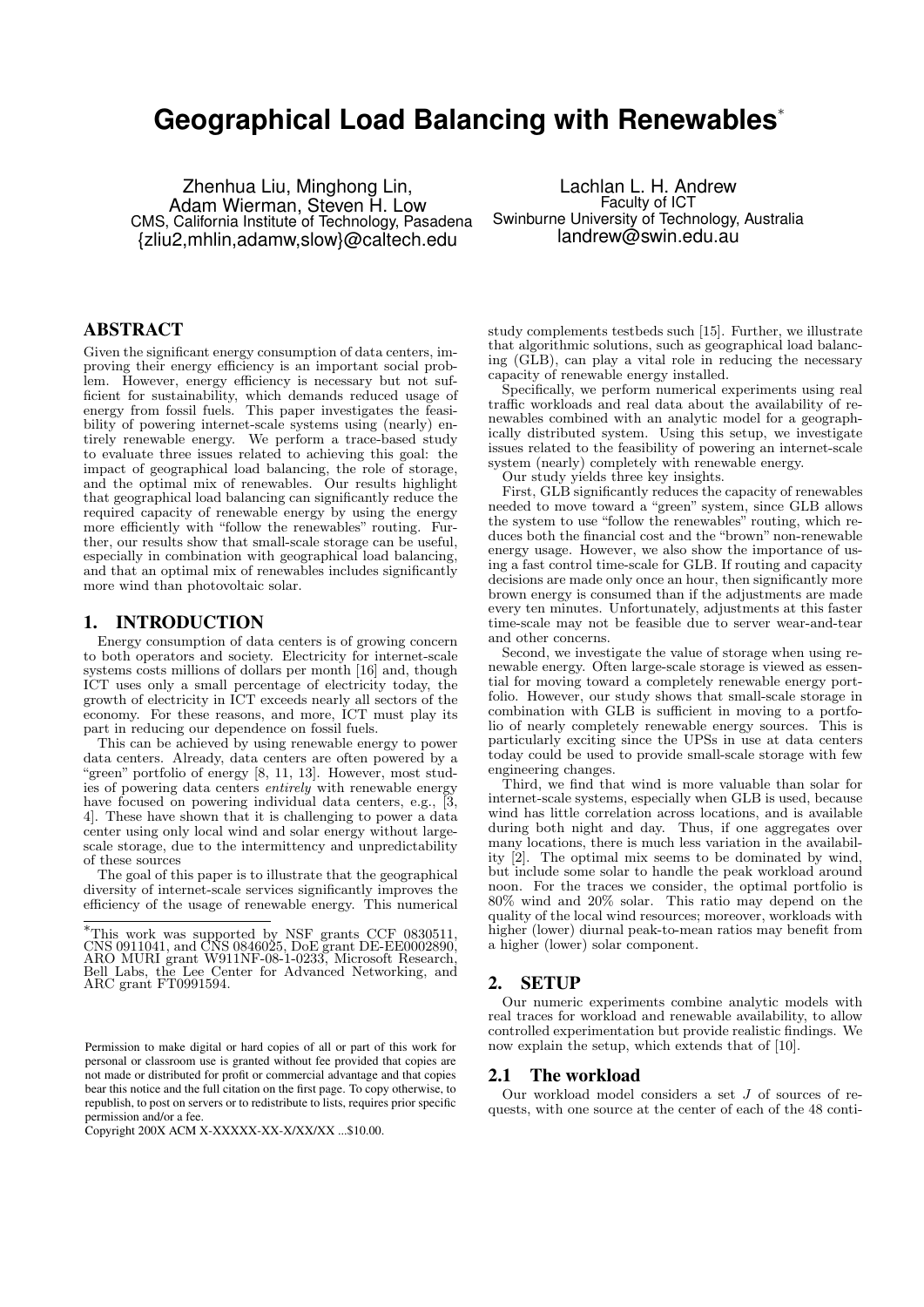

Figure 1: HP workload trace.

nental states in the US.

We consider one hour time slots for a week. At the start of each slot, the routing and capacity of each data center are updated. We use a slot length of 1 hour so that servers are not turned on and off too frequently given the significant wear-and-tear costs of power-cycling. Let  $L_i(t)$  denote the mean arrival rate from source  $j$  at time  $t$ .

To provide realistic estimates, we use real-world traces to define  $L_i(t)$ . The workload of each source is scaled proportionally to the number of internet users in the corresponding state. The workload is taken from a trace at Hewlett-Packard Labs [4] and is shifted in time to account for time zone of each state. The workload per internet user used in this paper is shown in Figure 1.

## 2.2 The availability of renewable energy

To capture the availability of wind and solar energy, we use traces of wind speed and Global Horizontal Irradiance obtained from [5, 6] that have measurements every 10 minutes for a year. The traces of four states (CA, TX, IL, NC) are illustrated in Figure 2. Note that as "solar", we only consider photovoltaic generation and not solar thermal, because of the significant infrastructure required for solar thermal plants. Since solar thermal plants typically incorporate a day's thermal storage [14], the results would be very different if solar thermal were considered. Also, note that the wind and solar capacities are calculated as the amount achievable by a 30 kW wind turbine and 4 kW photovoltaic panel.

These figures illustrate two important features of renewable energy: spatial variation and temporal variation. In particular, we see that wind energy does not exhibit a clearly predictable pattern throughout the day and that there is little correlation across the locations considered. In contrast, solar energy has a predictable peak during the day and is highly correlated across the locations.

In our investigation, we scale the "capacity" of wind and solar. When doing so, we scale the availability of wind and solar linearly, which is suitable when considering scaling the size of the wind farm or solar installation. Throughout, we measure the capacity of renewables as the ratio of the average renewable generation to the minimal energy required to serve the average workload. Thus, a capacity of  $c = 2$  means that the average renewable generation is twice the minimal energy required to serve the average workload. In the following we set capacity to  $c = 2$  by default, but vary it in Figures 5–7.

#### 2.3 The internet-scale system

We model the internet-scale system as a set  $N$  of 10 data centers, placed at the centers of states known to have Google data centers [12], namely California, Washington, Oregon, Illinois, Georgia, Virginia, Texas, Florida, North Carolina, and South Carolina. Data center  $i \in N$  contains  $M_i$  homogeneous servers, where  $M_i$  is twice the minimal number of servers required to serve the peak workload of i under a scheme which routes traffic to the nearest data center. Fur-



Figure 2: Renewable generation for two days.

ther, the renewable availability at each data center is defined by the trace from a nearby location; this was usually within the same state, but in five cases it was a different trace from a nearby state.

The two key control decisions of geographical load balancing are (i) determining  $\lambda_{ij}(t)$ , the amount of traffic routed from source j to data center i; and (ii) determining  $m_i(t) \in$  $\{0, \ldots, M_i\}$ , the number of active servers at data center i. The objective is to choose  $\lambda_{ij}(t)$  and  $m_i(t)$  to minimize the "cost" of the system. The cost is the sum of the energy cost and the delay cost (lost revenue), below. We neglect the cost of altering the number of active servers  $m_i(t)$ ; this can be incorporated using an approach similar to that of [9].

#### *Delay cost.*

The delay cost captures the lost revenue incurred because of the delay experienced by the requests, where the delay includes both the network delay from source  $j$  to data center i,  $d_{ij}$ , and the queueing delay at i. We model  $d_{ij}$  to be the distance between source and data center, divided by the speed of  $200 \text{ km/m}$ s plus a constant (5 ms), resulting in delay ranging in [5 ms, 56 ms]. We model the queueing delays using parallel  $M/G/1/$ Processor Sharing queues with the total load  $\lambda_i(t) = \sum_j \lambda_{ij}(t)$  divided equally among the  $m_i(t)$ active servers, each having service rate  $\mu_i = 0.1 \text{(ms)}^{-1}$ . This parameter setting makes the average delay 20 ms when the utilization is 0.5, which is reasonable. Note that this model is not new, and is referred to as the GLB-LIN-Q model in [10].

#### *Energy cost.*

To capture the effect of integrating renewable energy, we model the energy cost as the number of active servers excluding those that can be powered by renewables. Note that this assumes that data centers operate their own wind and solar generations and pay no marginal cost for renewable energy. Further, it ignores the installation and maintenance costs of renewable generation.

Quantitatively, if the renewable energy available at data center i at time t is  $r_i(t)$ , measured in terms of number of servers that can be powered, then the energy cost is

$$
p_i(m_i(t) - r_i(t))^+ \tag{1}
$$

The  $p_i$  for each data center is constant, and proportional to the industrial electricity price of each state in May 2010 [7]. This contrasts with the total power  $p_i m_i$  used typically, e.g., in [10].

#### *Storage.*

The above formula for the energy cost is simplistic because it assumes that the cost is zero if fewer servers are provisioned than the *average* renewable generation in a time slot. While this is true if one can do "perfect" smoothing of the renewables using storage, it is clearly not true in practice.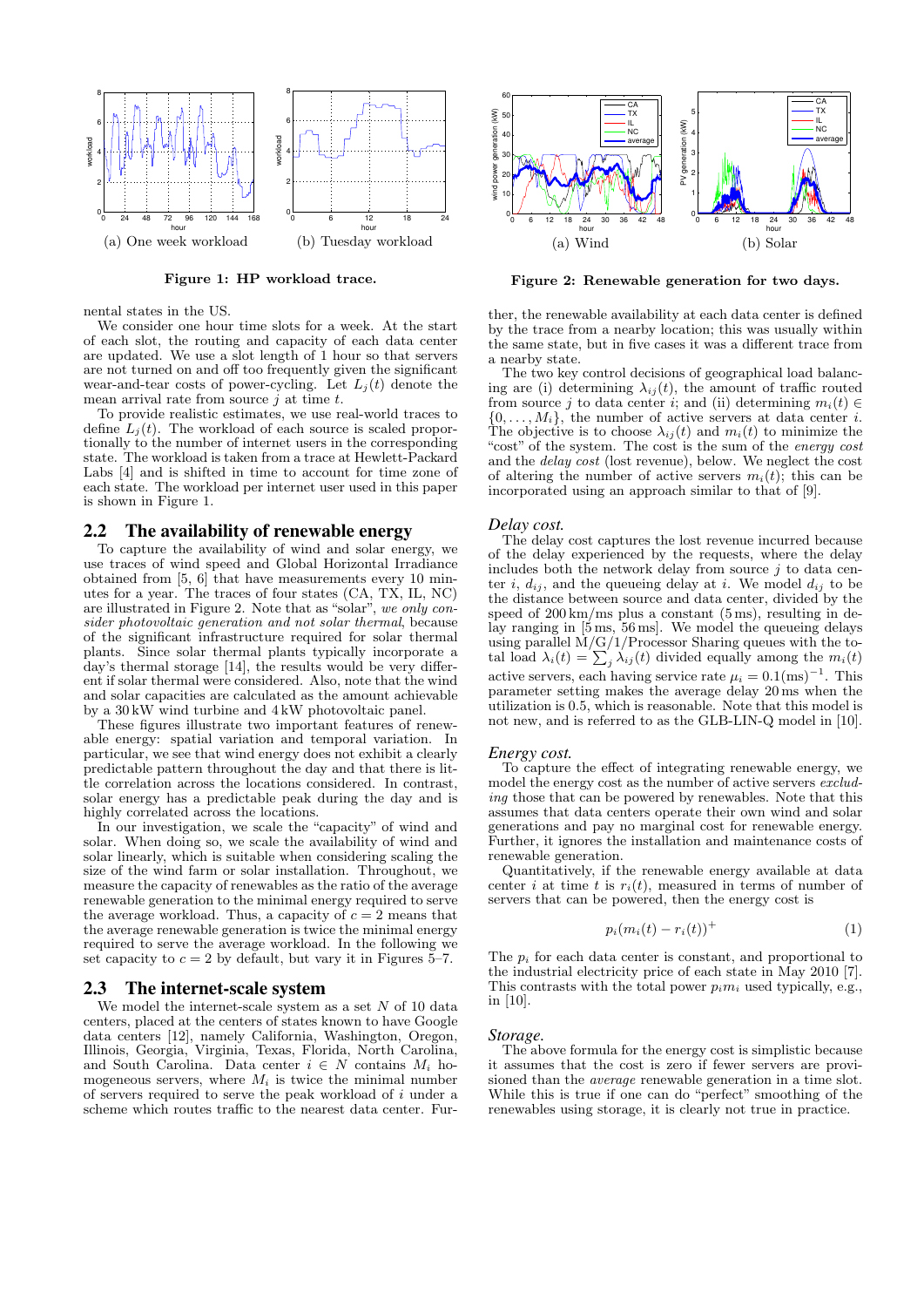

Figure 3: Energy cost as a function of total energy consumption, when the average renewable energy in a one-hour slot is 20.

Without storage, there will be some cost incurred due to the variability of renewable availability within a time slot. Here the actually energy cost becomes

$$
\mathbf{E}_{\tau}\left[p_i\left(m_i(t) - r_i(t,\tau)\right)^+\right] \tag{2}
$$

where  $(t, \tau)$  is the sub-slot in time-slot t and  $\mathbf{E}_{\tau}(r_i(t,\tau)) =$  $r_i(t)$ . Figure 3 shows two curves for California. The lower curve corresponds to (1), i.e., the price curve for a system with small-scale storage (which is used to "perfectly" smooth renewable generation) and the upper one for (2), i.e. the case of no storage, which is derived directly from the renewable traces as described above. The figure illustrates the two curves in the case of an average renewable generation of  $20 \text{ kW}$  with  $p_i = 1, \tau = 10 \text{ min}$ , and includes different mixtures of solar and wind. Interestingly, the added cost for not having storage increases as the percentage of solar increases in the renewable portfolio.

#### *Total cost.*

Combining the discussions above, we can now write the total cost for an internet-scale system. In particular, for the case where the data centers have small-scale storage, the cost optimization that system seeks to solve at time t becomes:

$$
\min_{\mathbf{m}(t),\lambda(t)} \beta \sum_{i \in N} p_i (m_i(t) - r_i(t))^+
$$
\n
$$
+ \sum_{j \in J} \sum_{i \in N} \lambda_{ij}(t) \left( \frac{1}{\mu_i - \lambda_i(t)/m_i(t)} + d_{ij} \right)
$$
\n(3a)

s.t. 
$$
\sum_{i \in N} \lambda_{ij}(t) = L_j(t), \qquad \forall j \in J \qquad (3b)
$$

 $\lambda_{ij}(t) \geq 0, \qquad \forall i \in N, j \in J \qquad (3c)$ 

$$
0 \le m_i(t) \le M_i, \qquad \forall i \in N \qquad (3d)
$$

$$
\lambda_i(t) \le m_i(t)\mu_i \qquad \forall i \in N. \qquad (3e)
$$

Here  $\beta$  determines the relative importance of energy and delay to the system. In the simulations  $\beta$  is set to 1 by default, but we also vary  $\beta \in [1, 10]$  in Figure 4 to show its impact. This range corresponds to a realistic cost of latency, e.g., see [1].

When data centers have no energy storage, only the energy cost component of the optimization changes from (1) to (2). However, we cannot write the optimization in closed form for that case because the energy cost curves are determined by the renewable energy traces, as shown in Figure 3. To formulate and solve the optimization in this case we use a piecewise-linear approximation of the curves in Figure 3.

## *Geographical load balancing.*

The above sections describe the cost optimization that the internet-scale system seeks to solve; however they do not describe how the system actually performs geographical load balancing to solve the optimization. In  $[10]$ , decentralized algorithms are presented, which can be used to achieve the optimal cost in the setting described above. Thus, in this paper we present as "GLB" the routing and capacity provisioning decisions which solve the cost optimization problem. Note that the results do not rely on the algorithms in [10]; they simply consider the optimal allocation.

As a benchmark for comparison, we consider a system that does no geographical load balancing, but instead routes all requests to the nearest data center and optimally adjusts the number of active servers at each location. We call this system 'LOCAL' and use it to illustrate the benefits that come from using geographical load balancing.

## 3. RESULTS

With the setup described in the previous section, we have performed a number of numerical experiments to evaluate the feasibility of moving toward internet-scale systems powered (nearly) entirely by renewable energy. We focus on three issues: (i) the impact of geographical load balancing, (ii) the role of storage, and (iii) the optimal mix of wind and solar.

## 3.1 The impact of geographical load balancing

Geographical load balancing is known to provide internetscale system operators significant energy cost savings, at the expense of small increases in network delay due to the fact that requests can be routed to where energy is cheap or renewable generation is high. This behavior is illustrated in Figure 4, which shows the average cost and delay under GLB versus LOCAL as the cost  $(\beta)$  of brown energy relative to delay is increased. The novelty of Figure 4 is in (a), which shows the reduction in consumption of brown energy. This illustrates that the reduction in brown consumption is significantly larger even than the reduction in cost, and that it is significant even when energy is cheap  $(\beta \text{ is small}).$ 

Next, we consider Figure 5, which illustrates the differences between LOCAL and GLB as a function of the capacity of renewable energy. Interestingly, Figure 5 highlights that when there is little capacity of renewables, both GLB and LOCAL can take advantage of it, but that as the capacity of renewables increases GLB is much more efficient at using it. This is evident because of the significantly lower brown energy consumption of GLB that emerges at capacities >1.5. Figure 5 also illustrates that increased capacity provides significant reductions in both the total cost and the average delay under both GLB and LOCAL.

Finally, let us consider the effect that GLB has on capacity provisioning of renewable energy. Figure 6 illustrates the capacity of solar and wind necessary to achieve certain brown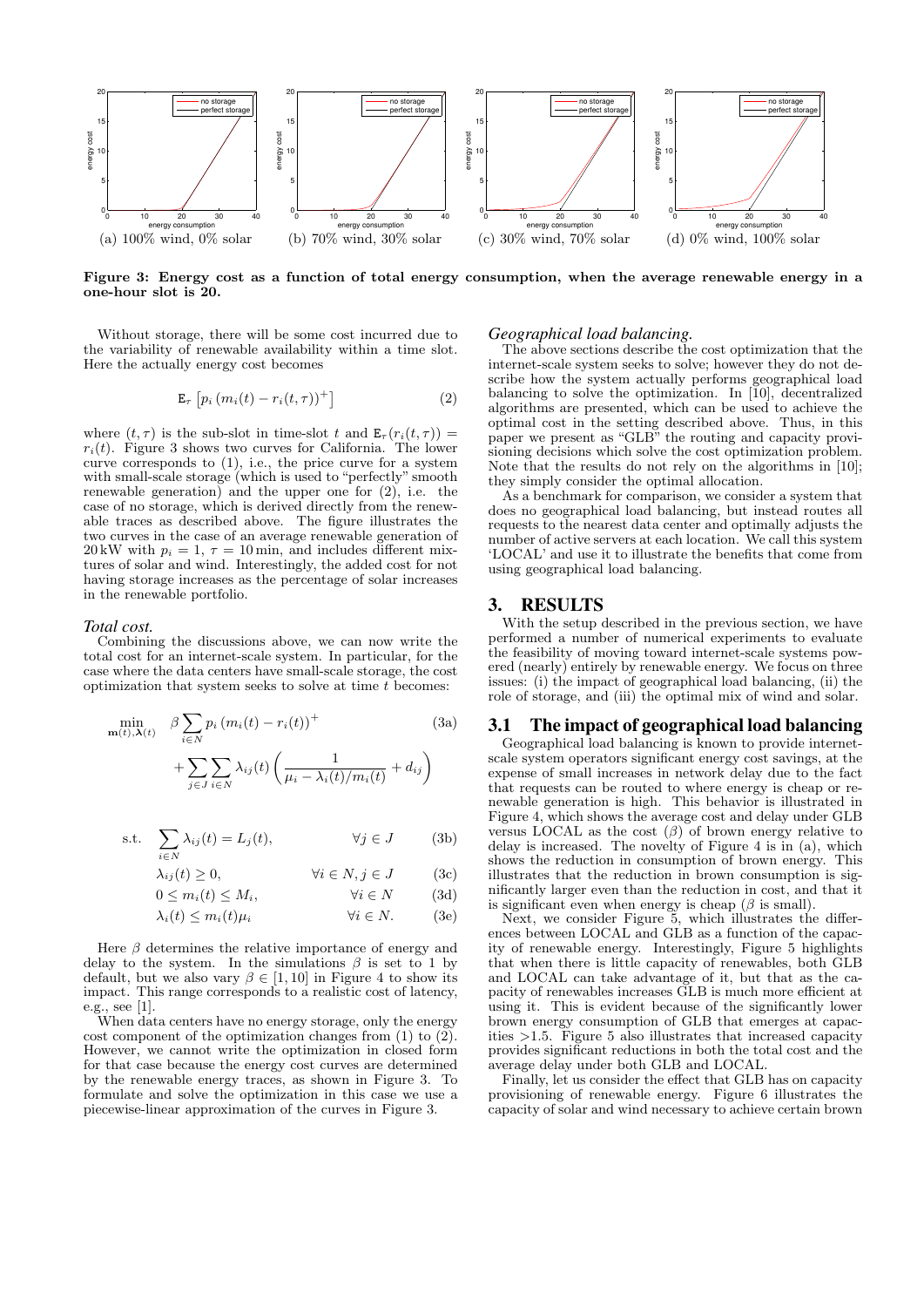

Figure 4: Comparison of GLB and LOCAL as a function of  $\beta$ . The renewable capacity is 2. The dashed line is the same setting except with storage.



Figure 5: Comparison of GLB and LOCAL with different renewable capacities and  $\beta = 10$ . The dashed line is the same setting except with storage.

energy reduction targets. We see in (a) that, under LOCAL, the capacity of renewables necessary to hit an 85% reduction of brown energy is extreme. However, in (b) we see that the use of GLB can provide significant reductions due to its more efficient use of the renewable capacity. If energy is expensive  $(\beta = 10)$ , then the required capacity is nearly viable.

The discussion above highlights that GLB can be extremely useful for the adoption of renewable energy into internetscale systems. However, there are certainly challenges that remain for the design of GLB. One particularly important challenge is that of adjusting the routing and capacity decisions at a fast enough time scale to react to the availability of renewable energy. In particular, the plots we have described so far use a control time-scale of 1 hour. If this control timescale is slower, or if information about the availability of renewable energy is stale, then the benefits provided by GLB degrade. This is illustrated in Figure  $6(c)$ . This highlights the importance of reducing the energy and wear-and-tear costs of switching servers into and out of active mode, since it is the magnitude of these costs that most often limits the control time-scale.

## 3.2 The role of storage

In addition to GLB, another important tool to aid the incorporation of renewable energy into internet-scale systems is storage, such as Uninterruptible Power Supplies (UPSs). In this paper, we limit our consideration to small-scale storage, which is only able to power the data center over the time-scale of a few minutes. We consider small-scale storage due to the opportunity provided by the UPSs already available in data centers today, and due to the fact that the cost of large scale storage is prohibitive at this point.

Throughout Figures 4, 5, 6(a), 6(b), and 7, the impact of storage can be seen through the difference between the corresponding dashed and solid lines. A few trends that are evident in these plots are the following: (i) storage becomes more valuable with either higher capacities of renewables, i.e.,  $> 1.5$ , or larger  $\beta$ ; and (ii) storage plays a more significant role under GLB than under LOCAL. Both points are clearly illustrated in Figures 4 and 5, and Figure 5 also highlights that storage allows brown energy consumption to be almost completely eliminated when using GLB.

## 3.3 The optimal renewable portfolio

We now move to the question of what mix of solar and wind is most effective for internet-scale systems. A priori, it seems that solar may be the most effective, since the peak of solar availability is closely aligned with that of the data center workload. However, the fact that solar is not available during the night is a significant drawback. Also, once GLB is used, it becomes possible to aggregate wind availability across geographical locations. This provides significant benefits because wind availability is not correlated across large geographical distances, and so when aggregated, the availability smoothes considerably, as illustrated in Figure 2(b). As a result, it seems that wind should be quite valuable to internet-scale systems.

Our results lend support to the discussion above. As illustrated in Figures 6 and 7, the optimal renewable portfolio for brown energy reduction is around 80% wind, and ex-